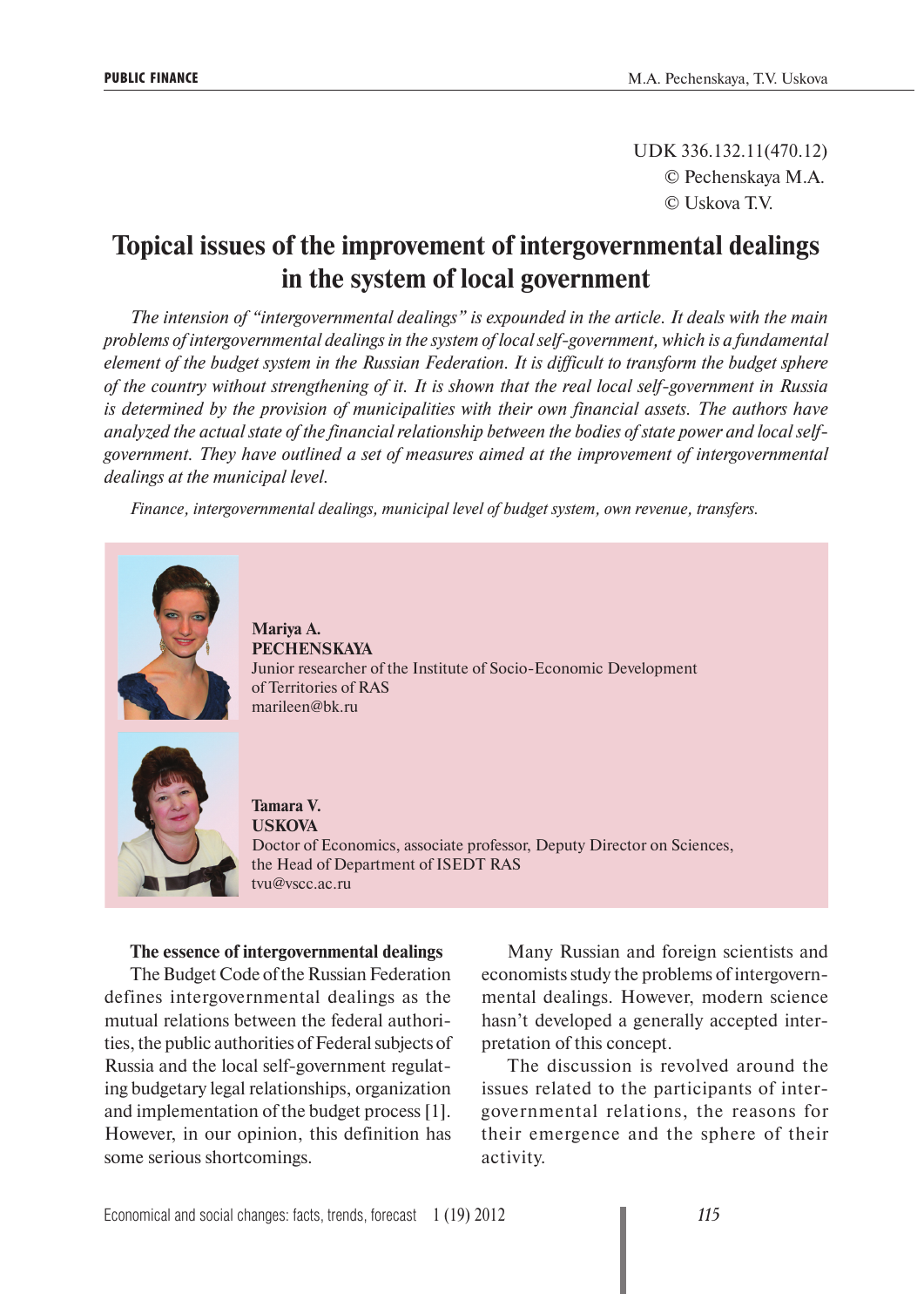| Author                                                                                                                                | Subjects if intergovernmental dealings                                                               |  |  |  |  |  |  |  |
|---------------------------------------------------------------------------------------------------------------------------------------|------------------------------------------------------------------------------------------------------|--|--|--|--|--|--|--|
| A.M. Babich, L.N. Pavlova, A.G. Igudin, A.S. Kolesov,<br>O.G. Bezhaev, V. I. Grishin, O.N. Gorbunova,<br>A.D. Selyukov, Y. V. Drugova | Federal authorities of Russia, public authorities of Federal subjects of Russia,<br>local government |  |  |  |  |  |  |  |
| N.I. Himicheva, A.I. Zemlin, Y.A. Krohina,<br>M.V. Karaseva                                                                           | Official formations: the Russian Federation, Federal subjects of Russia,<br>municipalities.          |  |  |  |  |  |  |  |
| Y.I. Lyubimtsev, O.Y. Skvortsov                                                                                                       | Budgets of all levels in their authorized representatives.                                           |  |  |  |  |  |  |  |
| It is drawn up by the authors $[3, 5, 6, 7, 8, 14]$ .                                                                                 |                                                                                                      |  |  |  |  |  |  |  |

Table 1. Interpretation of the subject structure of intergovernmental relations by various authors

We have identified three approaches in examining of the current ideas about the subject structure of intergovernmental dealings *(tab. 1)*.

In our opinion, the first approach is true some more than others. Its followers mark out the public entities in their authorized representatives as the subjects of intergovernmental dealings. The concept of "intergovernmental dealings" defines itself that such relations must arise between the budgets and, therefore, between the subjects, which are the owners of budgetary funds. It is conditioned by the fact that many rights and powers in the budgetary sphere are the sovereign rights of the state but not of other subjects [6].

The question on the scope of intergovernmental dealings is highly controversial among scientists. It is not reflected directly in the legislation of the Russian Federation. Whereas, most of researchers consider that there are not only "vertical" but also "horizontal" intergovernmental dealings (A.G. Igudin, A. S. Kolesov, O. G. Bezhaev and others). We are holding with them in our research. In addition to this opinion, we think that intergovernmental dealings should be oriented to solve a twofold objective of vertical and horizontal budget balance.

Theoretical learning of intergovernmental dealings allows us to determine their essence as a complex system of economic and legal, vertical and horizontal interaction of public entities through their authorized representatives on the subject of the budgetary flows regulation in order to achieve an effective model of

budget federalism<sup>1</sup> to ensure deserved standard of living to every citizen regardless of his or her residence.

The role of intergovernmental dealings is increased in the conditions of limited financial resources and in the reform period because intergovernmental dealings are addressed to solve the most pressing problems of elimination of inter-territorial and inter-level disproportions. They should also perform the function of social guarantees.

In order to avoid extreme population inequality in the citizen's opportunity to get necessary budgetary commitments, there are various channels of financial leveling:

1) Target transfers aimed at the implementation of their own expenditure authority. They include subsidies which are non-repayable budgetary funds which are extended without compensation to the budget of another level of the Russian Federation's budgetary system on co-financing terms to realize its expenditure authority.

2) Non-target transfers aimed at the implementation of their own expenditure authority. They include grants which are used to equalize budgetary capacity. They are non-repayable budgetary funds which are extended without compensation to the budget of another level of the Russian Federation's budgetary system to cover current expenses.

<sup>&</sup>lt;sup>1</sup> The authors concur with such scientists as I.A. Avetisyan, Y.V. Drugova, A.G. Igudin, I.V. Podporina, V.I. Ptitsyn, etc. that budget federalism is a form of budget structure in the federal state, which involves all parts of the budget system into real and equal participation in the common budget process oriented to balance the interests of the state, Federal subjects and municipalities.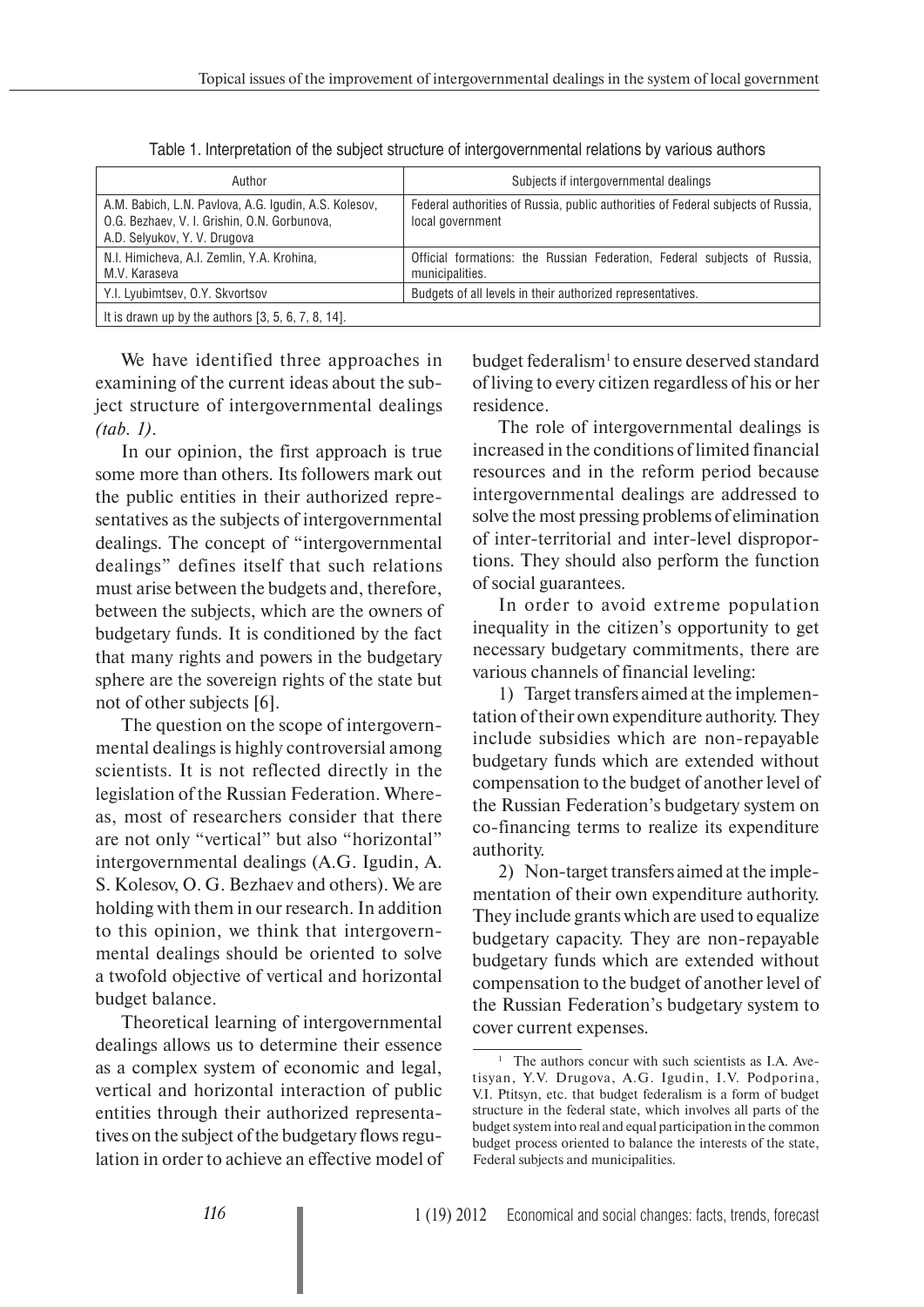3) Target transfers aimed at the implementation of delegated authority. They include subventions which are non-repayable budgetary funds which are extended without compensation to the financial provision of the state authority submitted by a higher level.

When budgets are unbalanced vertically, intergovernmental dealings are necessary to bring the extent of expenditure obligations of each governmental level to conformity with the potential of its revenue resources [8]. This situation is typical for Russia. Due to the unregulated fiscal system in Russia, about 40- 60% of budget revenues are sent firstly to the higher budgets and then they are sent to the lower budgets in the form of transfers. However, education expenditures, social policy and health budgets are financed mainly at the regional and local levels.

Horizontal imbalance of the budget system is associated with the uneven economic development of territories and the differentiation of their income, especially tax potentials [12]. The highest level of budget imbalance is observed at the municipal level.

Thus, according to the Federal State Statistics Service, the gap between the most and the least prosperous local territories is by 75.6 times in Russia, while it is 8.1 in Germany, 8.5 in the U.S. and 1.6 in Canada. It is defined by the budget tax revenues per person.

There are less than 2% of municipalities which have their own revenue. In these circumstances, the essence of intergovernmental dealings consists in the budget leveling between the territories in order to get a standard set of significant social services for the population [8].

In this sense, intergovernmental dealings for the vast majority of municipalities are not just a certain range of social obligations to the population, but the most important factor in the stability of the socio-economic development in general.

# **Reformation of intergovernmental dealings in 2003 – 2010**

 One more reforming period in the Russian system of intergovernmental dealings had been completed by 2009. It concurred with the implementation of municipal reforms which were planned by the Federal Law № 131-FL "On General Principles of Local Self-Government Organization in the Russian Federation". Local territories were divided into three types (urban district, municipal district, settlement). Each type was provided with its own revenue and expenditure authorities. Several Federal subjects of Russia, including the Vologda Oblast, have been implementing the Federal Law in their territories since 2006. The declarations proclaimed that municipalities had got clear boundaries and independent revenue base. But there was a tax reform in 2005; according to it, the statutory amount of local taxes was reduced from 5 to 2 (personal property tax and land tax). In addition, the list and rates for federal and regional tax allocation to the local budgets had been reduced *(tab. 2)*.

These changes in the tax system during the reform of intergovernmental dealings were necessary to smooth the differentiation of income potential in the newly formed municipalities because they were extremely uneven in terms of economic development. The changes were necessary to align their budget capacity.

However, the result of this tax reform was a significant redistribution of tax revenues in favor of higher-level budgets. The flow of tax revenues to local budgets has declined in the Vologda Oblast from 52% in 2003 to 29% in 2010 *(fig. 1)*.

The taxes assigned to the local self-governments didn't support the municipal treasury (only  $3 - 4\%$  of revenues in local budgets). Therefore, the Federal subjects of Russia were permitted to refer additional revenue sources to municipalities in order to increase the tax base.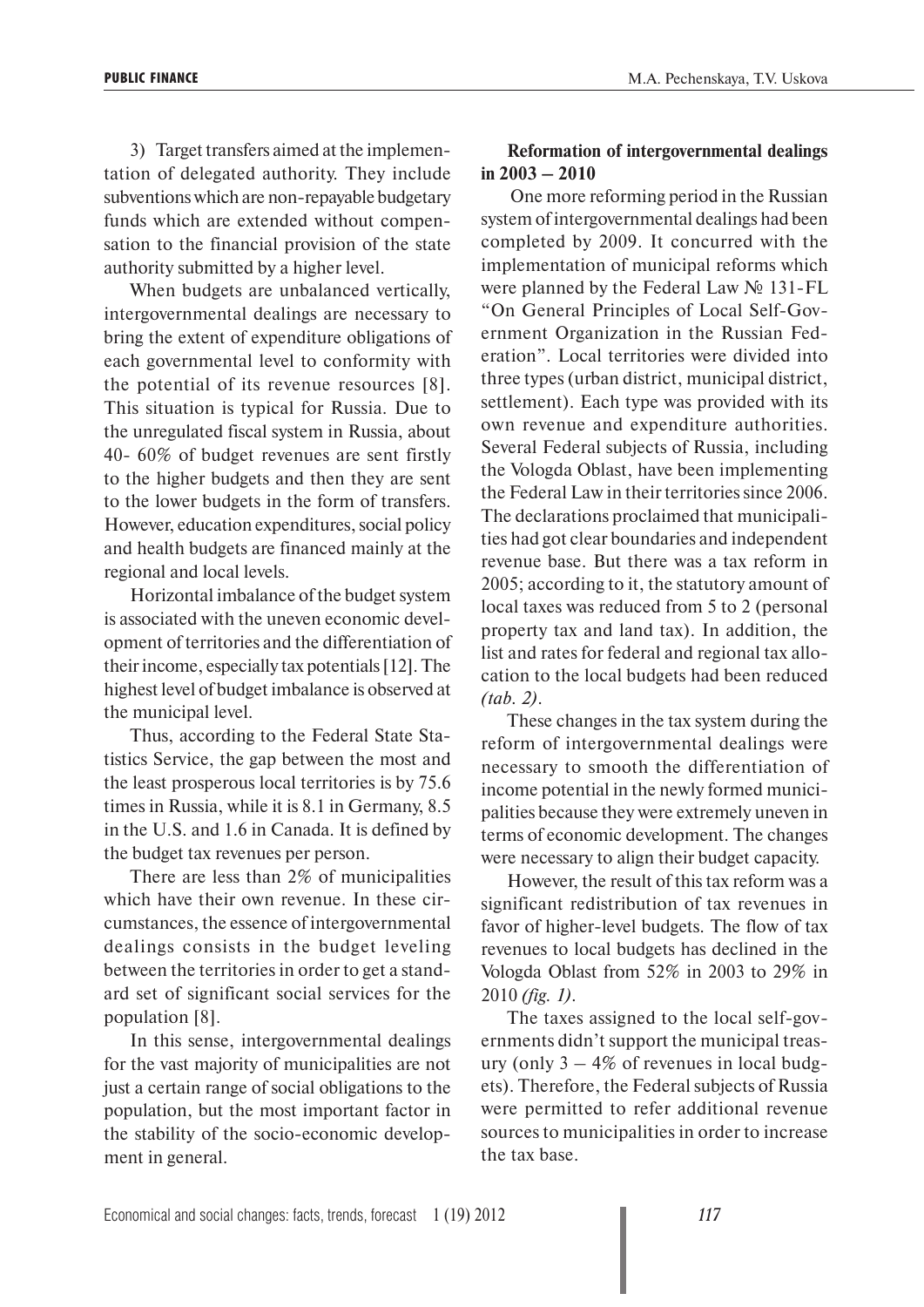|                                           | Before the reform | After the reform (2006 - 2010) |                    |                 |  |  |  |  |  |
|-------------------------------------------|-------------------|--------------------------------|--------------------|-----------------|--|--|--|--|--|
| Tax vield                                 | $(2003 - 2005)$   | <b>Municipal districts</b>     | <b>Settlements</b> | Urban districts |  |  |  |  |  |
| Income tax (rate)                         |                   |                                |                    |                 |  |  |  |  |  |
| Individual income tax                     | $50 - 70$         | 20                             | 10                 | 30              |  |  |  |  |  |
| Tax on gambling businesses                | 50                |                                |                    |                 |  |  |  |  |  |
| Excise taxes on vodka                     | 35                |                                |                    |                 |  |  |  |  |  |
| Property Tax                              | 50                |                                |                    |                 |  |  |  |  |  |
| Personal property tax                     | 100               |                                | 100                | 100             |  |  |  |  |  |
| Land tax                                  | 50                | 100                            | 100                | 100             |  |  |  |  |  |
| Payments for the use of natural resources | $65 - 80$         |                                |                    |                 |  |  |  |  |  |
| Single tax on imputed earnings            | $45 - 75$         | 90                             |                    | 90              |  |  |  |  |  |
| Charge for negative environmental impact  | 54                | 40                             |                    | 40              |  |  |  |  |  |

Table 2. Rates for federal and regional tax allocation to the local budgets, %

Figure 1. The distribution of tax revenues between the levels of budget system in the Vologda Oblast, %



In this regard, the following rates for federal and regional tax allocation to the local budgets were enacted in the Vologda Oblast in accordance with regional laws:

 $\checkmark$  individual income tax  $-10\%$ ;

 $\checkmark$  individual transport tax and tax under the simplified taxation system based on the  $pattern - in full;$ 

 $\checkmark$  single agricultural tax – 30%;

 $\checkmark$  tax under the simplified taxation system  $-50\%$ .

The oblast provided local budgets with additional tax revenues amounted to 1.4 billion

rubles in 2008 and about 2 billion rubles in 2010. There is no doubt that single rates for tax allocation create equal conditions and opportunities for all municipalities. They also stimulate managers to increase the tax base.

However, we should keep it in mind that additional tax allocation and the system of intergovernmental dealings aren't the tools of own budgetary policy which is one of the most effective levers of public administration in the modern market economy. Local taxes have to regulate and stimulate municipal government some more than others.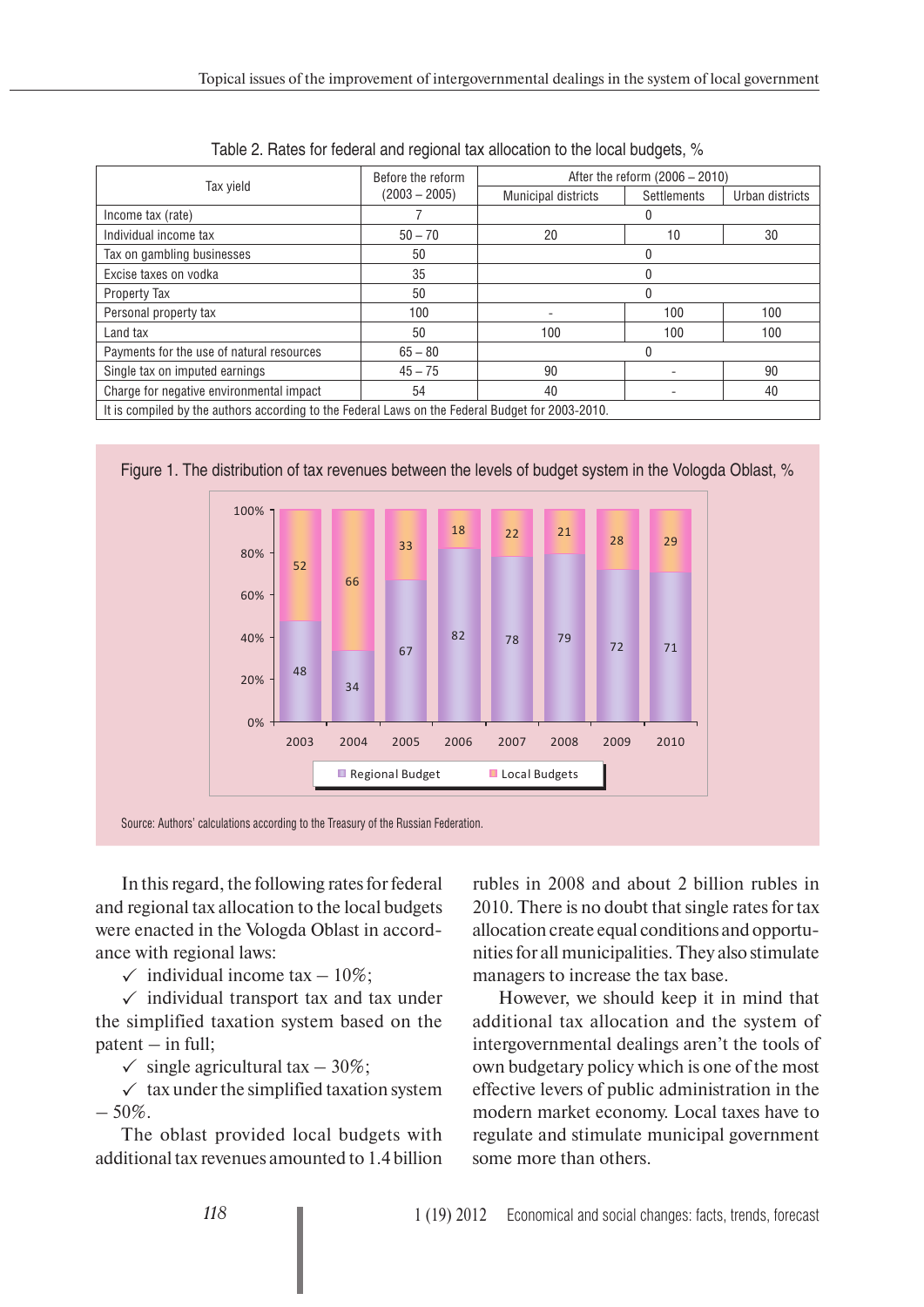

Figure 2. The structure of local budget revenues in the Vologda Oblast, in % to total revenue

However, the share of own revenues<sup>2</sup> in total revenues of local budgets is reduced. Municipalities are increasingly dependent on financial support of higher-level budgets. The share of intergovernmental transfers in the revenue structure of the Vologda municipalities' budgets increased from 25.9% in 2003 to 64.2% in 2010 *(fig. 2)*.

Increasing role of equalizing functions of intergovernmental dealings has a negative influence on the municipalities' interest in steady raising of tax potential, as well as rational and efficient expenditure of budgetary funds.

The tendency to diminish the possibilities of local governments to determine the spending priorities intensified after the Federal Law№ 63-FZ of April 26, 2007 "On Introducing Amendments to the Budget Code of the Russian Federation in the Part Concerned with the Budgetary Process and Agreeing Certain Acts of the Russian Federation" had come into force. The Law established additional (tighten) conditions for obtaining budgetary transfers (grants and subsidies) depending on the level of financial support provided by the municipality since 2008 (Article 136). In the Vologda Oblast the share of subsidies and grants in the amount

2 Authors understand the sum of tax and non-tax revenues as own revenues of local budgets.

of aggregate revenue in municipalities and settlements is more than 30% *(fig. 3)*. In accordance with the new terms of transfers, it means that most regional administrations don't have a right to establish and carry out expenditure commitments that are not mentioned in the Federal Law № 131. Accordingly, such municipalities couldn't get subventions. However, a number of delegated state authorities, which must be implemented at the expense of these transfers, should be funded without fail (e.g. federal benefits to veterans).

With regard to the structure of transfer payments to local budgets of the Vologda Oblast, there was the reduction of subsidies from 41.6% to 19.8% in the period from 2003 to 2010 *(tab. 3)*. However, transfers aimed at the implementation of own expenditure authorities (grants and subsidies) amounted to 8 billion rubles or 77.4% of local budgets' own revenues in 2010 (it is compared to 19% in 2003). The fulfillment of their own authorities by regional municipalities depends on the higher-level budgets. At the same time, during the studied period about 43-59% of funds were transferred in order to solve delegated authorities (subventions). Their total volume increased by 9 times in relation to 2003 and reached almost 10 billion rubles.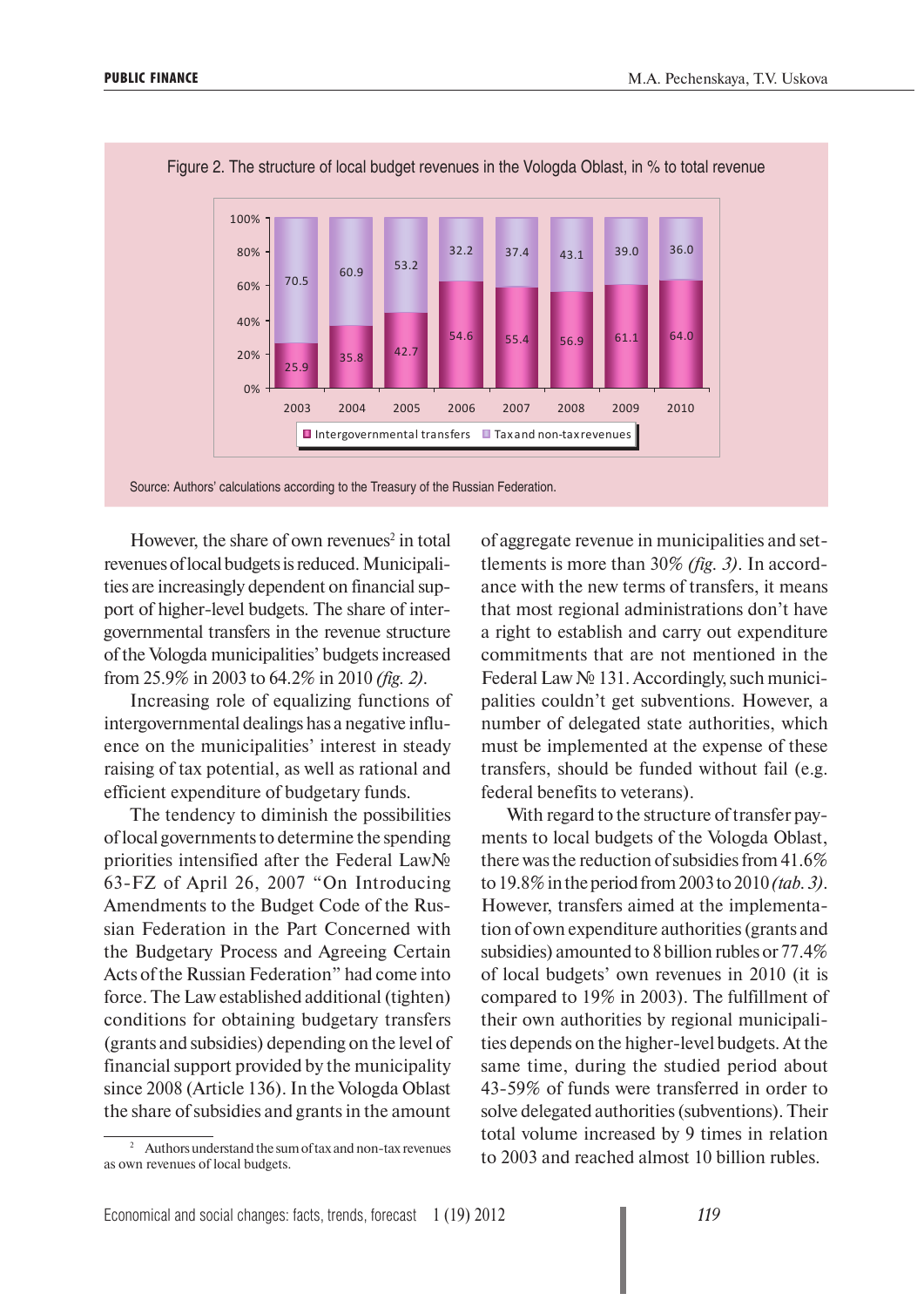

Figure 3. The share of intergovernmental transfers with the exception of subventions in the amount of aggregate revenues of various local budgets,%

Source: Authors' calculations according to the Treasury of the Russian Federation.

|                                                                              | 2003                  |           | 2004         |           | 2005         |           | 2006                             |           | 2007                  |      | 2008                   |           | 2009                  |           | 2010                   |           |
|------------------------------------------------------------------------------|-----------------------|-----------|--------------|-----------|--------------|-----------|----------------------------------|-----------|-----------------------|------|------------------------|-----------|-----------------------|-----------|------------------------|-----------|
| Indicator                                                                    | rub.<br>$\frac{1}{2}$ | $\approx$ | tub.<br>bln. | $\approx$ | rub.<br>jin. | $\approx$ | rub.<br>$\cdot$<br>$\frac{1}{2}$ | $\approx$ | rub.<br>$\frac{1}{2}$ | వ్ౖ  | rub.<br>$\overline{5}$ | $\approx$ | db.<br>$\overline{5}$ | $\approx$ | rub.<br>$\cdot$<br>in. | $\approx$ |
| Intergovernmental<br>transfers, including:                                   | 2.5                   | 100       | 4.6          | 100       | 6.4          | 100       | 10.3                             | 100       | 13.8                  | 100  | 14.9                   | 100       | 13.9                  | 100       | 18.1                   | 100       |
| grants                                                                       | 1.1                   | 41.6      | 1.1          | 23.5      | 1.5          | 22.8      | 2.9                              | 27.8      | 2.5                   | 18.1 | 2.6                    | 17.5      | 3.5                   | 25.1      | 3.6                    | 19.8      |
| subsidies                                                                    | 0.3                   | 10.4      | 0.7          | 15.6      | 1.6          | 24.9      | 2.0                              | 19.8      | 3.9                   | 28.4 | 4.7                    | 31.7      | 2.8                   | 20.4      | 4.2                    | 23.5      |
| subventions                                                                  | 1.1                   | 42.8      | 2.7          | 58.5      | 3.2          | 50.1      | 5.3                              | 51.1      | 6.8                   | 49.1 | 7.3                    | 48.7      | 7.4                   | 52.9      | 9.9                    | 54.5      |
| The amount<br>of grants and<br>subsidies in the<br>amount of own<br>revenues | 19.0                  |           |              | 22.9      | 38.1         |           | 80.6                             |           | 68.9                  |      | 64.5                   |           | 71.5                  |           | 77.4                   |           |

Table 3. The structure of intergovernmental transfers of local budgets in the Vologda Oblast in 2003 – 2010

Source: Authors' calculations according to the Treasury of the Russian Federation.

Touching upon the delegation of expenditure commitments, it should be noted that the federal government, declared the independence of local governments, did not create the system of control, power and property distribution which allowed these governmental bodies to carry out their functions. Municipalities were entrusted with the responsibility for solving of social and economic problems which fall

within the competence of the Federation and the regions. The amount of delegated authority from the higher power levels increased annually in the period under our study *(fig. 4)*.

A significant increase in the expenses of delegated authority (they have been amounting to almost a third of aggregate expenditures since 2006) afflict the execution of municipalities' own expenditure commitments.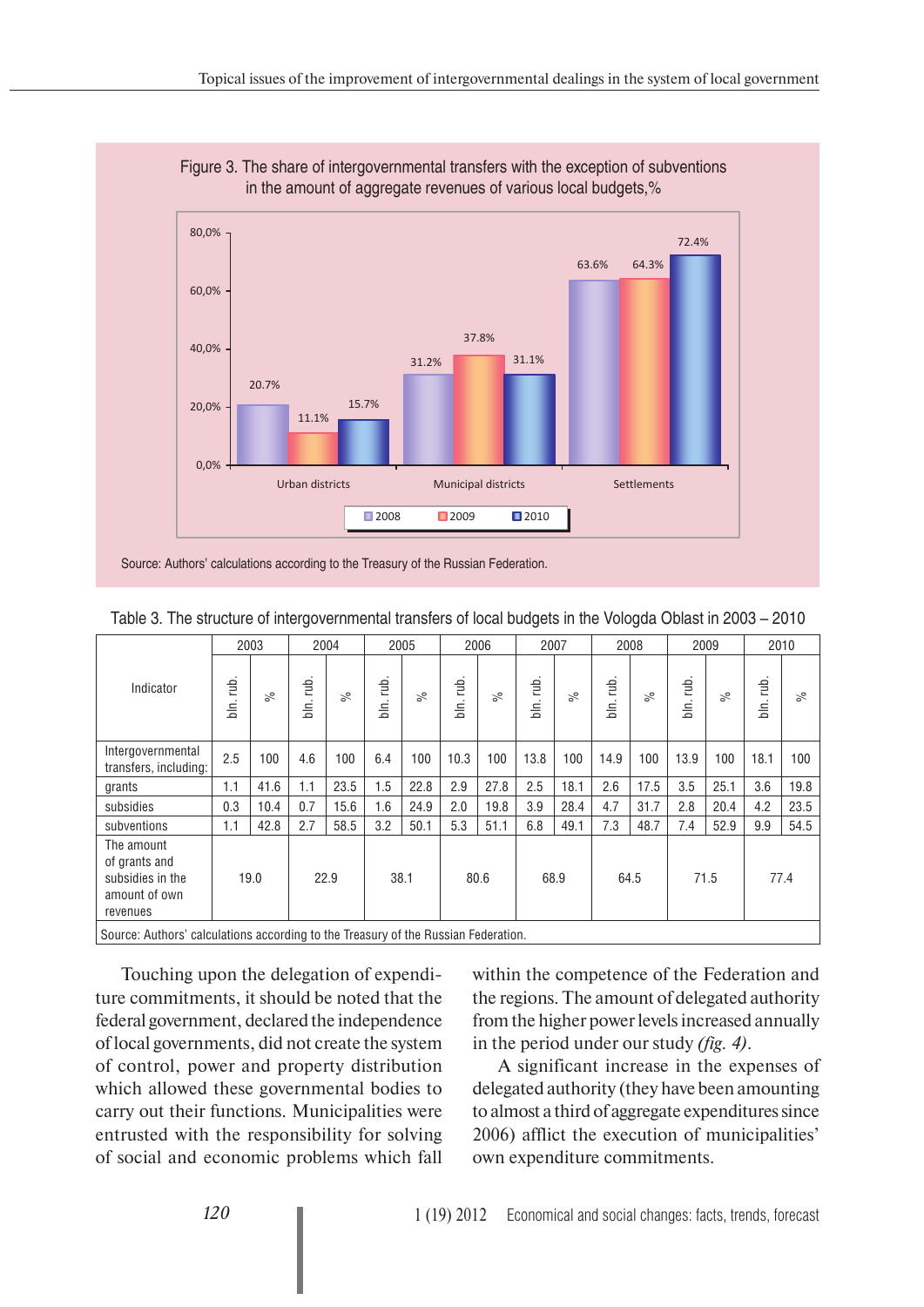

Figure 4. Correlation of own and delegated authorities in the municipalities' expenses in the Vologda Oblast, %

\* Authors' calculations according to the Treasury of the Russian Federation.

\*\* They are calculated as a share of subventions in the total expenses of local budgets.

\*\*\* They are calculated as a difference between total expenses of local budgets and expenses on the execution of own authorities.

Assessing the overall balance of local budgets, it is necessary to mean that it is formal. The revenue sources, which are assigned legislatively to the local level of the budgetary system, are insufficient to finance expenditure authority of local self-government. Deficiency of municipalities' own revenues in the financing of their aggregate expenditure authority increases annually *(fig. 5)*.

Inclusion of intergovernmental transfers in the structure of own revenues by the Budget Code creates the illusion of stable financial base in local budgets. However, most municipalities are subsidized. Only 6 territories from all 302 municipalities of the Vologda Oblast did not receive subsidies to equalize budget capacity in 2010 (Vologda, Cherepovets, Babaevo, Grjazovets Urban Settlement, Pogorelovskoe Rural Settlement of Totemsky District and Nelazskoe Rural Settlement of Cherepovets District). In such circumstances, the completeness of local government's own authority is dependent on the amount of financial support, rather than on the quality of management.

The imperfection of intergovernmental dealings is also reflected in the inability to ensure equal access for the population to budget services throughout the region. The municipal differentiation in terms of budget capacity indicates this fact. Thus, the gap between the most and the least prosperous municipalities in terms of their own revenues per a resident amounted to  $3 - 7$  times in the Vologda Oblast *(fig. 6)*.

The largest gap index was observed in 2006 (6.7 times) due to the beginning of the local government reform and restructuring of the local budgets' tax base.

Thus, the intergovernmental reform hasn't reduced the dependence of local budgets on the financial support by the higher-level budgets. On the contrary, the revenue base of municipalities has been narrowed. Local governments are extremely limited to expand it. Formation mechanism of local budget revenues isn't stimulating sufficiently. It couldn't expand the volume of municipal services and improve their quality.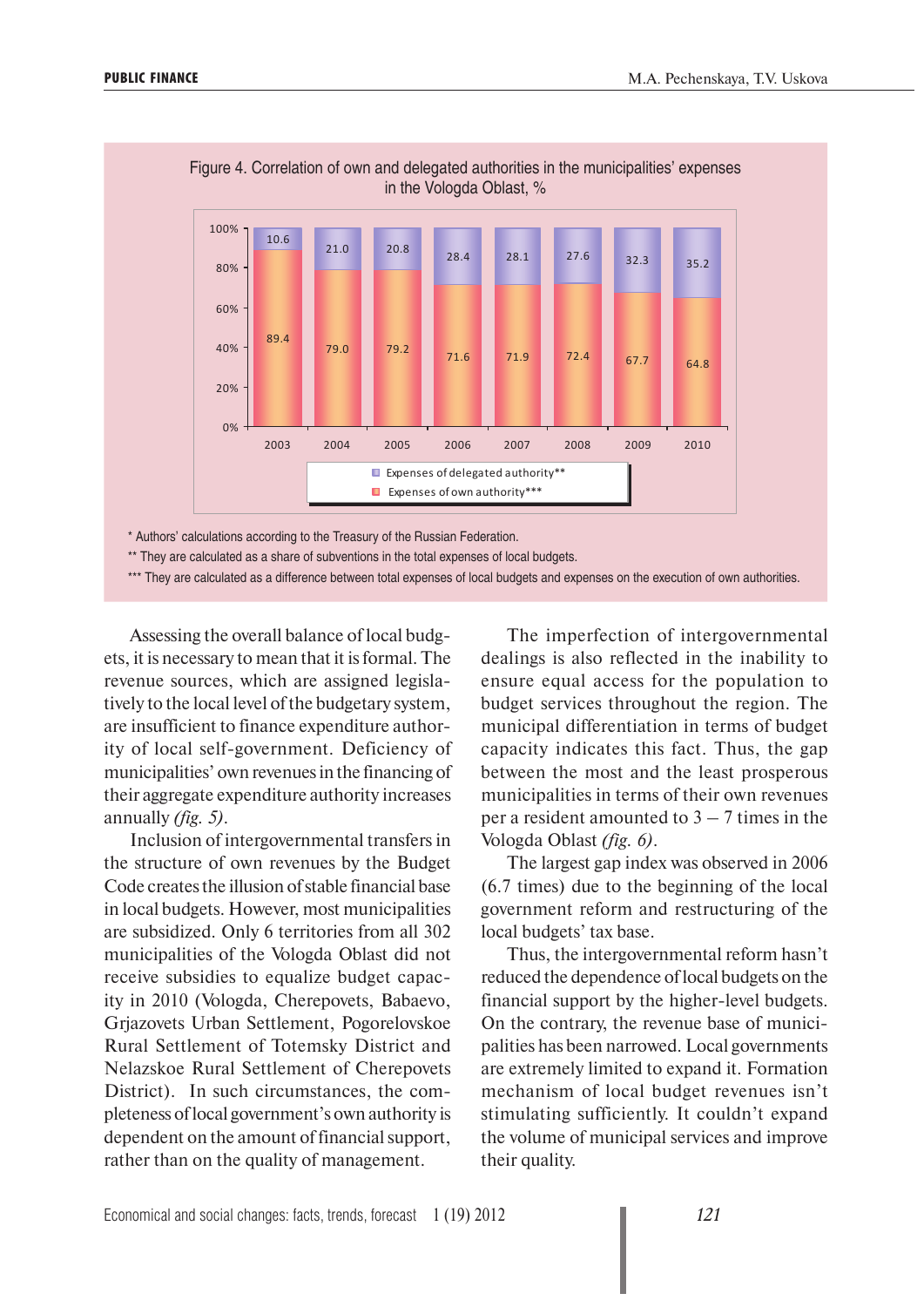



\* Authors' calculations according to the Treasury of the Russian Federation.





\* Authors' calculations according to the Legal acts of local budgets by local self-government in the Vologda Oblast.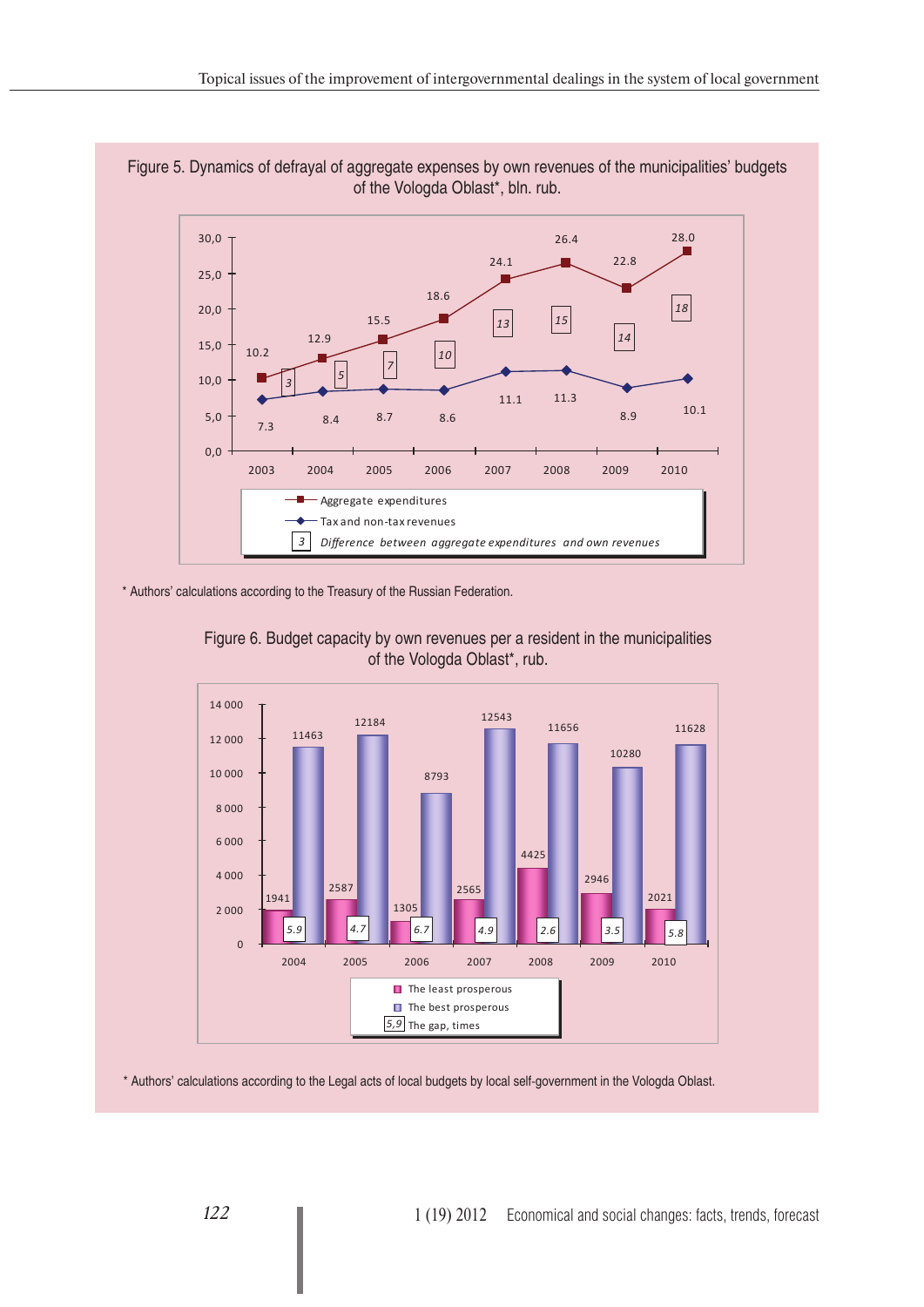This situation doesn't contribute to the growth of life quality in most municipalities. It doesn't help to overcome parasitical attitude and promote economic development.

### **Directions for the improvement of intergovernmental dealings**

Based on the foregoing, it is clear that the system of intergovernmental dealings requires further improvement. In our opinion, the key directions of this process should involve the solution of the problems, which include the following measures:

*1. The inventory of remaining unfunded mandates and providing them with the sources of financing.* We believe that this measure could allow us to define clear goals in the assignment of subventions and clarify the method of their size analysis. Based on this, we can limit legislatively the amount of government authority delegated to the municipal level.

*2. The adjustment of the conditions to obtain additional intergovernmental transfers by the municipalities* which were prescribed by the article of law 136 BC RF in 2008 (it is reasonable to raise the standards up to 25, 50 и 75%).

*3. The improvement of intergovernmental transfers structure,* providing:

 $\blacksquare$  the transition from the transfers that have a narrow target orientation to the block wide-target transfers;

 $\blacksquare$  the reduction of subsidies and subventions role in intergovernmental transfers.

*4. The improvement of temporary cash shortage financing by:* 

 $\blacksquare$  the transition to the treasury system of the local budget, based on the principle of cash unity;

**Exercise** cash shortage forecasting;

 $\blacksquare$  the development of an order to raise funds for temporary cash shortages during the execution of local budgets.

*5. The development of inter-municipal cooperation forms,* covering:

**pooling of resources in the form of co**financing expenditures;

service agreement (decrease in price for a service within the scope of inter-municipal agreement);

**Exercise 1** creation of joint administrations;

 $\blacksquare$  the development of associative forms of inter-municipal cooperation;

 $\blacksquare$  the formation of credit institutions, which are able to issue interest-free loans for several months.

*6. Timely distribution and remittal of intergovernmental transfers by executive bodies of local authorities, regional and federal governments.* In order to solve this problem, it's necessary to study the possibility to exclude the subsidies transferred to co-finance the programs for socio-economic development from the list of target transfers which should be returned in the case of undevelopment. It is also important to approve a monthly schedule of intergovernmental transfers to municipalities (with the exception of the transfers allocated on a competitive basis) in the appropriate application to the law of the regional budget.

As an application in prospect, *it is necessary to address the renunciation of the principle of budget capacity* leveling which is a base of intergovernmental policy now. The system of intergovernmental dealings in the Russian Federation evolved from a centralized type is searching for an optimal model. The most rational way in the present conditions in Russia is a gradual decentralization, based on joint decisions and coordinated actions of the governments.

It is possible to follow this way only by increase in economic growth and economic potential both of regions and municipalities when they could be more independent. In this regard, it is necessary to redistribute taxes for benefit of municipalities. At the same time, tax revenues dropping from the higher budgets will be indemnified by saving of the financial support to local self-government. Transfer taxes to the local level will stimulate the development of municipalities' tax base and the expansion